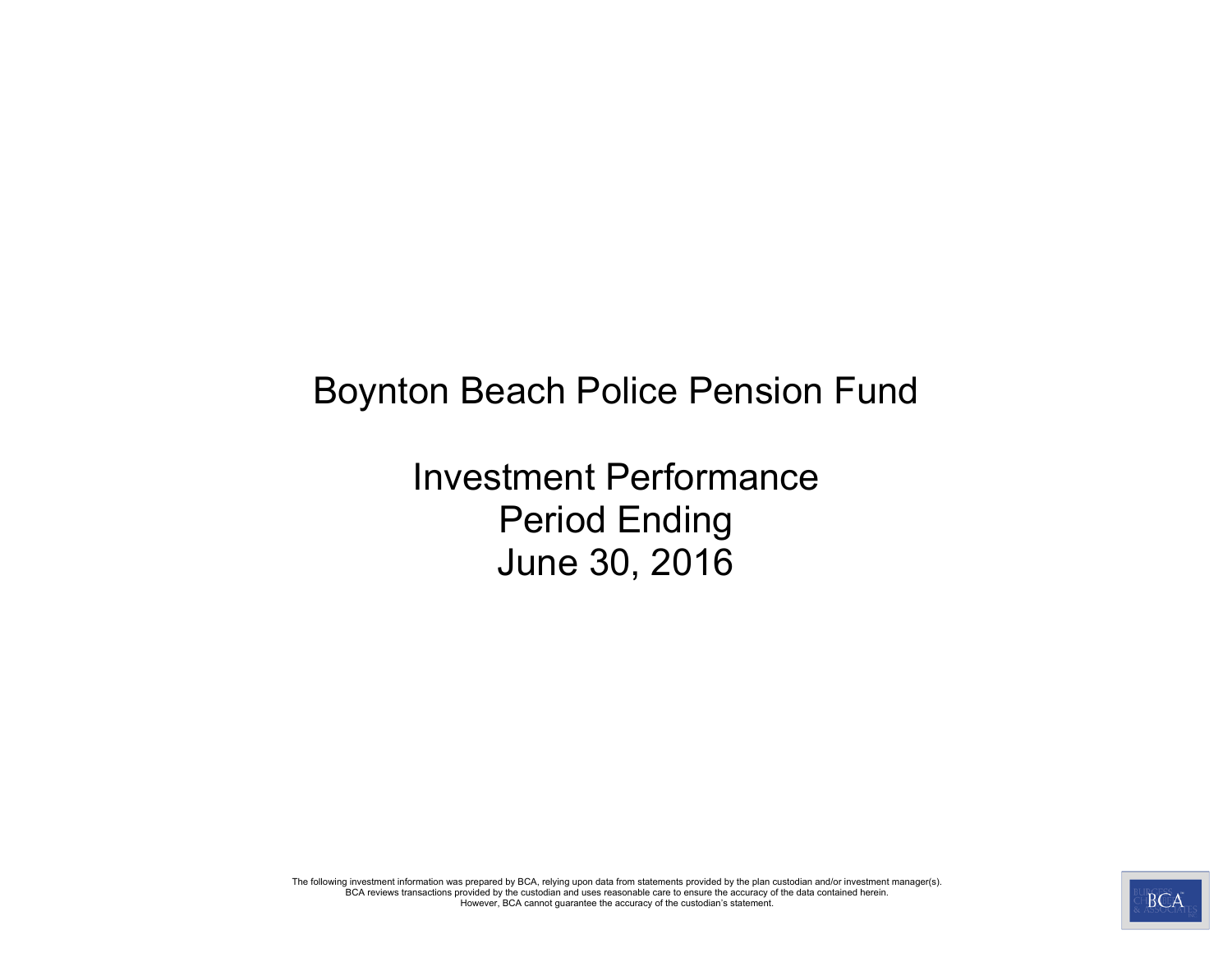# **Quarterly Market Summary June 30, 2016**



#### **US Market Indices Performance US Market Sector Performance**





Copyright @ 2016 In

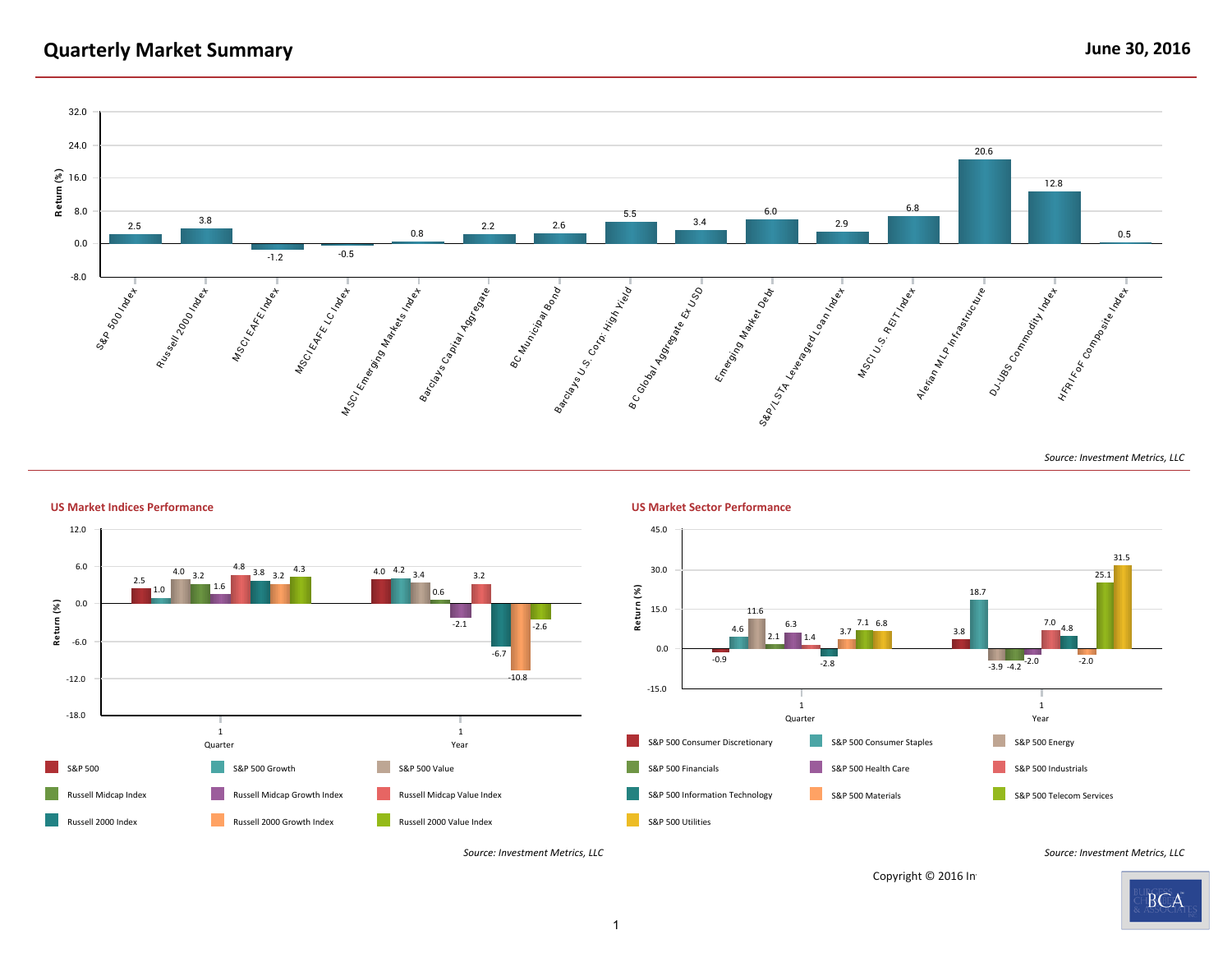# **Quarterly Market Summary June 30, 2016**

#### **Fixed Income Market Sector Performance**





#### **Intl Equity Indices Performance Intl Equity Region Performance**

Copyright @ 2016 In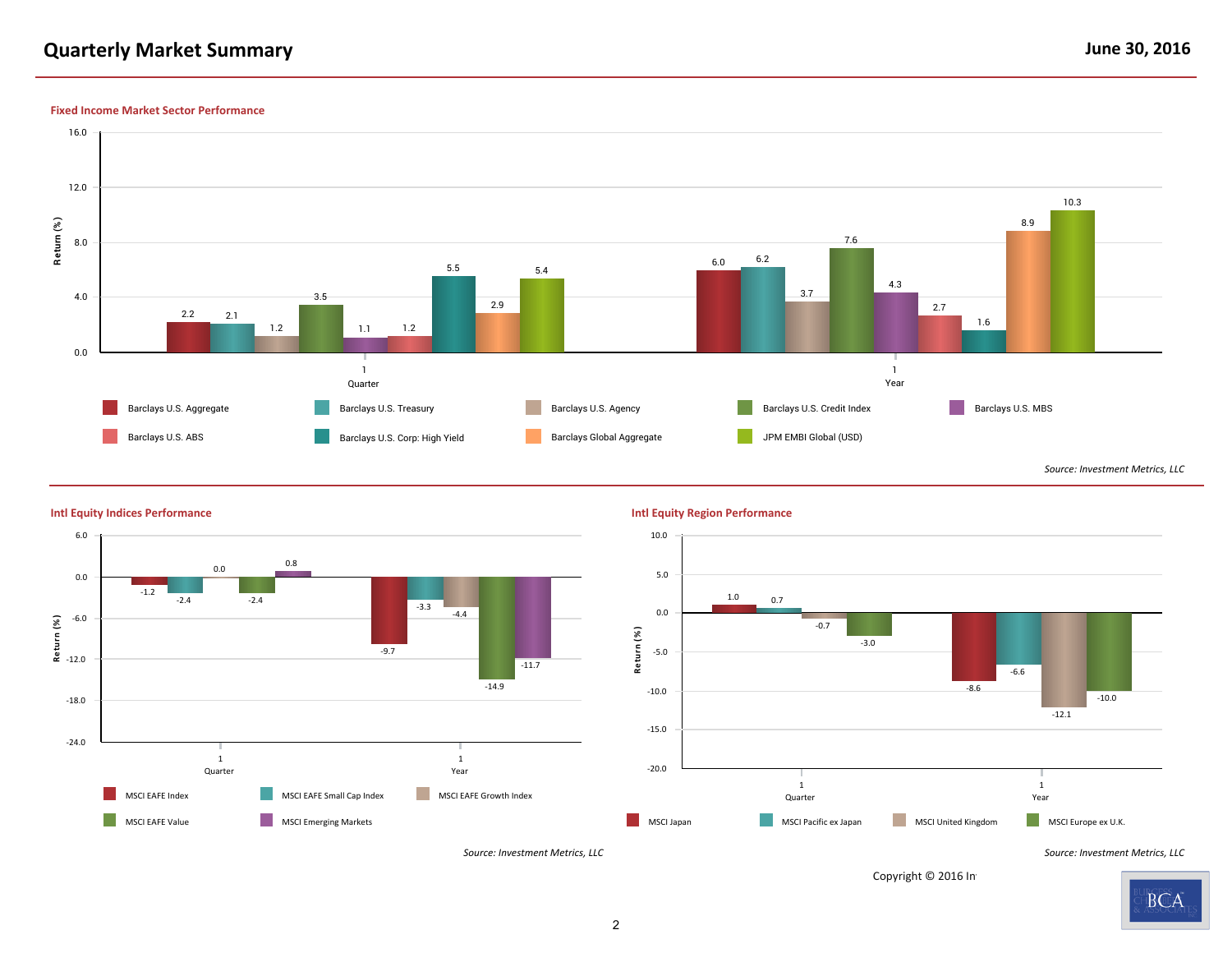#### Boynton Beach Police Pension Fund BCA Market Perspective © Winner Take All

Burgess B. Chambers July 2016

Global competition has moved to a level of winner take all. What does it mean when depositors in Japan and Germany are faced with losing money because of negative interest rates? Why are the major central banks driving down their currency values and using every means available? Why is it that the US, Japan, China and Eurozone are unwilling to coordinate economic policies? The answer is competition. There is an intense fight underway among the major economies to prevent bank failures, maintain competitive pricing of products, grow tax revenues, and promote employment. As business formation declines accelerated in recent years, job growth has slowed.

Once upon a time we had normal interest rates and government fiscal policies that promoted economic growth. Once upon a time we relied upon a Federal Reserve Bank to maintain a banking environment seeking full employment through credit expansion. And there was a time when central banks coordinated policies in order to promote global growth, expand employment, manage inflation and restrict currency manipulation. Those were the good old days.

Japan had a great 20 year economic run that began in 1974 and has been faced with an aging society and negative population growth for the past 15 years. China has perfected the Japanese model and amassed unprecedented wealth and industrialization in the past 12 years. The Eurozone, conceived by Germany, came into existence 17 years ago to simplify the commercial barriers caused by borders, visas, conflicting laws, unstable currencies, and banking regulations. Germany supported the weaker members (Greece, Italy, and Spain) becoming debtor countries – as this new found borrowed money promoted economic prosperity in southern Europe. This wealth effect meant more people would buy German cars and trucks. And that is what actually happened! But the Eurozone has lost its luster. The debt used to fuel prosperity has become a burden that is expensive to manage – in the face of high unemployment over the past seven years and slowing growth.

The US and China represent the top two positions in the race for economic prosperity and dominance. India and Southeast Asia deserve mention, as these regions are attracting investment for new infrastructure and provide a highly educated and skilled working class. The Eurozone's model will continue to decline – as southern Europe struggles with high unemployment and making room for the large influx of poor refugees, primarily children.

Being the world's second oldest democracy and the second largest commercial banking center, the UK has once again set sail for greener pastures – as it has done so many times before. Leaving the Eurozone allows Britain to better define and control its economic future and not be under the control of a centralized economy and government.

Disclosure: All expressions of opinion reflect the judgment of the author as of the date of publication and are subject to change. Content should not be regarded as a complete analysis of the subjects discussed or as personalized investment advice. All investment strategies have the potential for profit or loss. References to market performance in publications do not represent the returns achieved by Burgess Chambers & Associates or any of its advisory clients.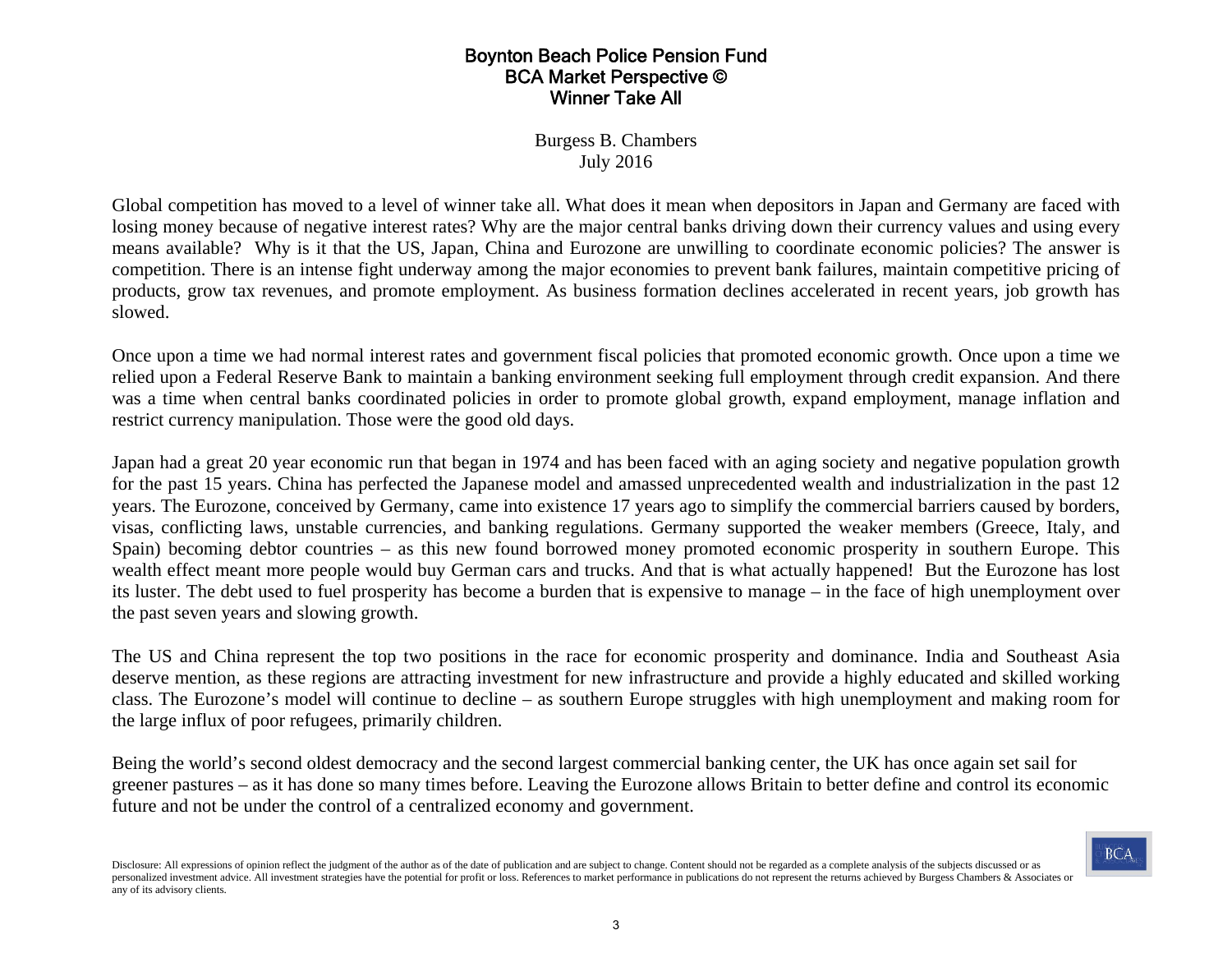#### Boynton Beach Police Pension Fund Total FundInvestment Summary June 30, 2016

- Through the first half of 2016, investors have been faced with global economic instability and negative rates, an uncertain U.S. political landscape, a changing Fed stance on raising rates and, most recently, Brexit. The noises masked a modestly strong return for the S&P 500 Index, which was up 3.8% through June 30th. The continued theme on Wall Street was flight to quality, pushing 10-year treasury yields to 1.37% from 2.24%, with utility companies up nearly 25%.
- For the quarter, the Fund experienced an investment gain of +3.3% gross (or +3.1% net; +\$2.7 million), well ahead of the Policy Benchmark  $(+2.2\%)$ . The best performing asset category was the Multi-Asset Core fund  $(+3.5\%)$ .
- For the fiscal year-to-date, the Fund earned \$6.4 million or +8.3% gross (+7.8% net). This exceeded the Policy Benchmark by approximately 1.1% and ranked in the top 4th percentile.
- The best performing asset category for the fiscal year-to-date was the Russell Large Cap Defensive Equity Fund (+12.8%).
- **For the three-year period, the Fund earned \$18.5 million or +8.3% (7.5% net)**
- **For the five-year period, the Fund earned \$26.5 million or +7.5% (+6.7% net)**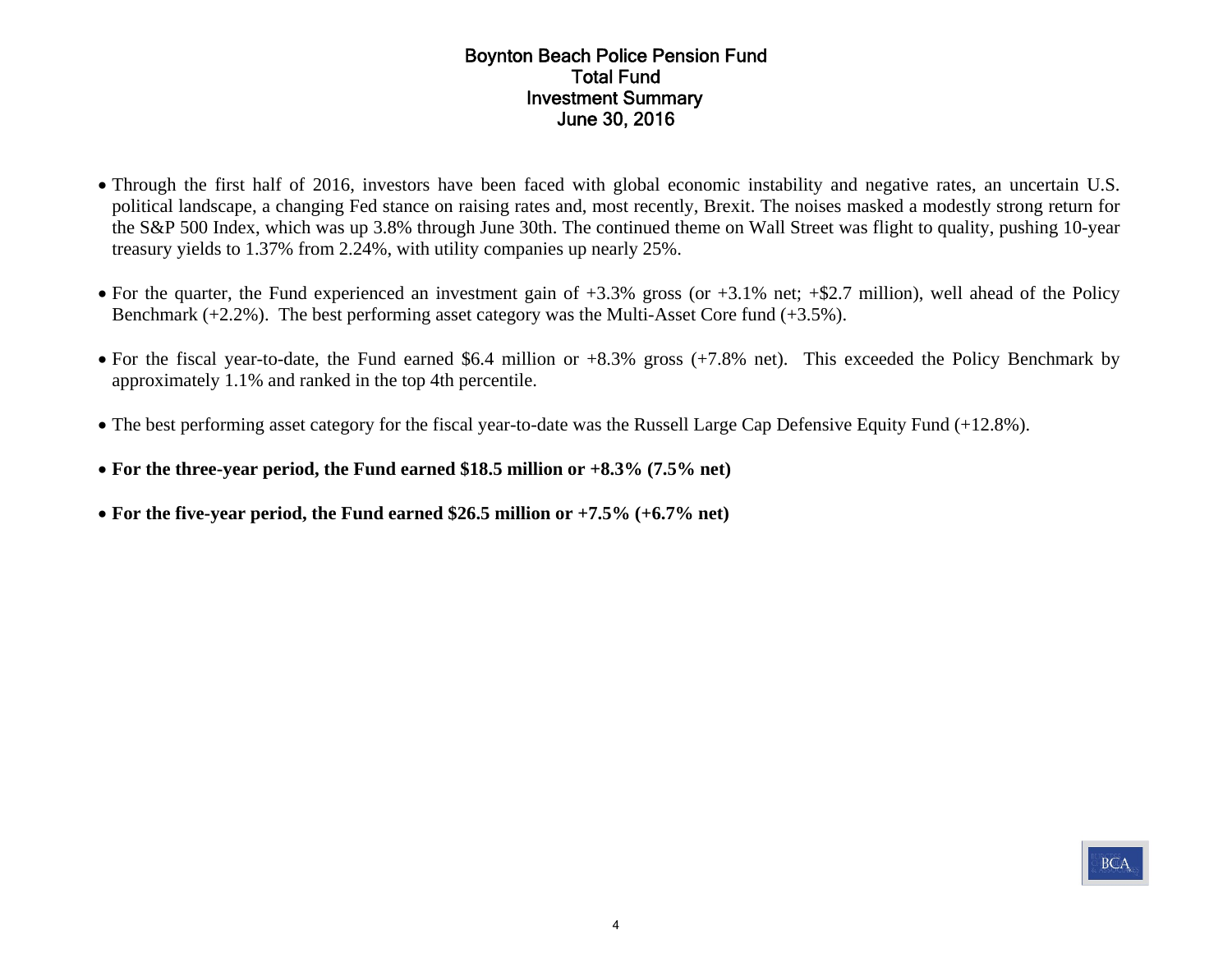#### Boynton Beach Police Pension Fund Total Fund Investment Policy Review June 30, 2016

| The Total Fund's annualized three-year performance achieved the Policy Benchmark.<br>The Total Fund's annualized three-year performance ranked in the top 40th percentile of the universe.<br>The Total Fund's annualized five-year performance achieved the Policy Benchmark.<br>The Total Fund's annualized five-year performance ranked in the top 40th percentile of the universe.<br>The Total Fund's annualized three-year performance achieved the $+7.75\%$ actuarial assumption rate.<br>The Total Fund's annualized five-year performance achieved the $+7.75\%$ actuarial assumption rate (Actual: $+7.5\%$ ). | $\underline{\textbf{Yes}}$<br>$\boxtimes$<br>$\boxtimes$<br>$\boxtimes$<br>$\boxtimes$<br>$\boxtimes$ | $\underline{\mathbf{No}}$<br>$\Box$<br>$\Box$<br>$\boxtimes$ |
|---------------------------------------------------------------------------------------------------------------------------------------------------------------------------------------------------------------------------------------------------------------------------------------------------------------------------------------------------------------------------------------------------------------------------------------------------------------------------------------------------------------------------------------------------------------------------------------------------------------------------|-------------------------------------------------------------------------------------------------------|--------------------------------------------------------------|
| Multi Asset Core annualized three-year performance achieved the multi-asset benchmark.                                                                                                                                                                                                                                                                                                                                                                                                                                                                                                                                    | $\boxtimes$                                                                                           |                                                              |
| Multi Mgr Bonds annualized three-year performance achieved the fixed income benchmark.<br>Multi Mgr Bonds annualized three-year performance ranked in the top 40th percentile of the universe.<br>Multi Mgr Bonds annualized five-year performance achieved the fixed income benchmark.<br>Multi Mgr Bonds annualized five-year performance ranked in the top 40th percentile of the universe.                                                                                                                                                                                                                            | $\boxtimes$<br>$\boxtimes$<br>$\boxtimes$<br>$\boxtimes$                                              | $\Box$                                                       |
| Real Estate Equity's annualized three-year performance achieved the real estate benchmark.<br>Real Estate Equity's annualized five-year performance achieved the real estate benchmark.                                                                                                                                                                                                                                                                                                                                                                                                                                   | $\boxtimes$<br>$\boxtimes$                                                                            |                                                              |
| PFIA Compliant<br>Investments in equity securities were 56.0% which did not exceed 70% of Fund's assets at market value.<br>Foreign equity investments were 21.8% (at market) and did not exceed the 25% of the total Fund's assets at market.<br>Asset allocation among fixed income was 30.7% (at market) within the 30% minimum limitation.<br>Asset allocation among alternatives was 12.8% (at market) within the 20% maximum limitation.                                                                                                                                                                            | $\boxtimes$<br>$\boxtimes$<br>$\boxtimes$<br>$\boxtimes$<br>$\boxtimes$                               | $\Box$                                                       |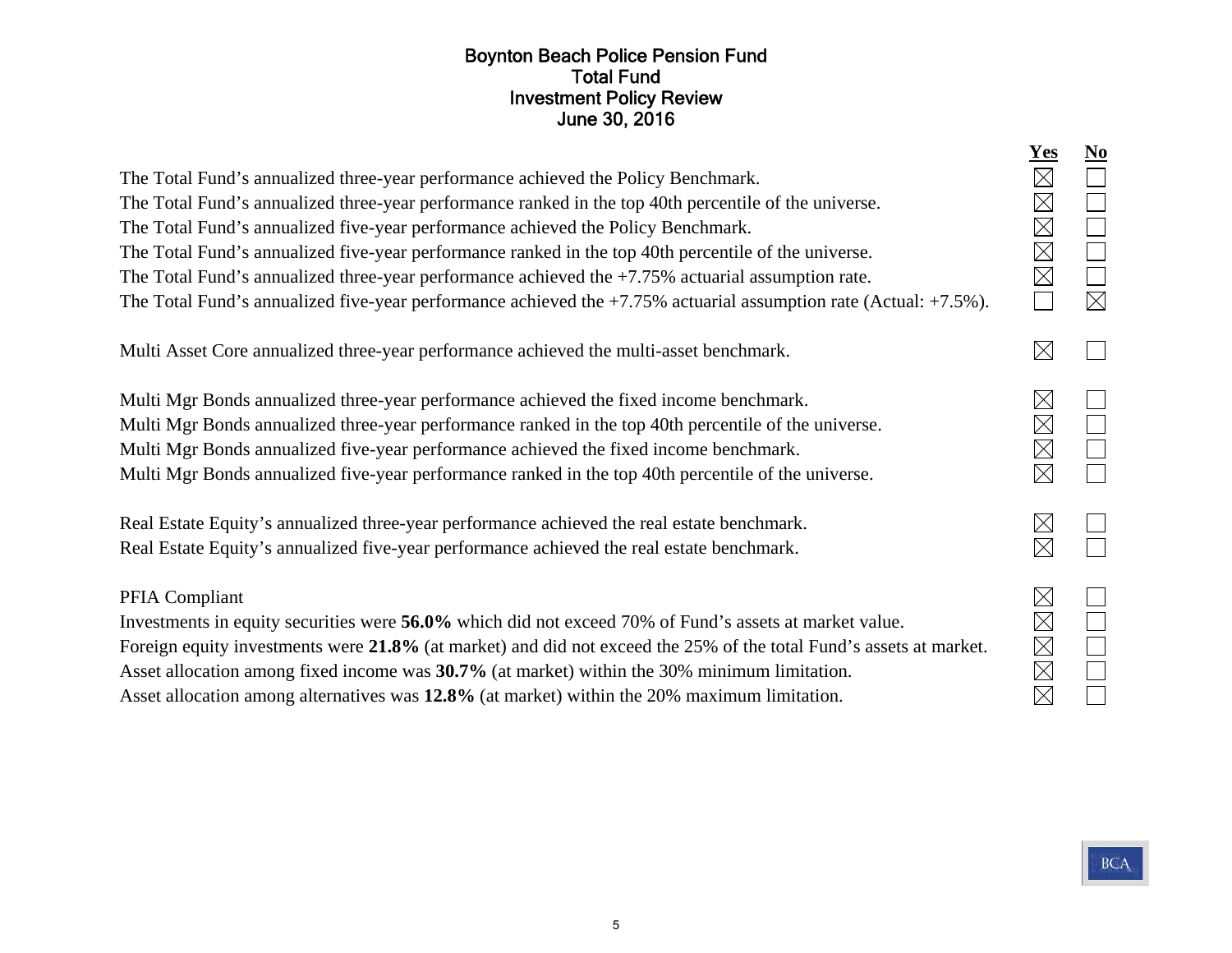# **Boynton Beach Police Pension Fund Investment Performance - Net June 30, 2016**

|                               | Quarter      | <b>Fiscal Year</b> | One Year   | <b>Three Years</b> | <b>Five Years</b> |
|-------------------------------|--------------|--------------------|------------|--------------------|-------------------|
|                               |              |                    |            |                    |                   |
| <b>Beginning Market Value</b> | 83,450,040   | 78,037,731         | 80,967,512 | 66,902,413         | 56,433,730        |
| <b>Contributions</b>          | $-1,444,697$ | 195,792            | $-317,824$ | $-752,172$         | 1,703,856         |
| Gain/Loss                     | 2,663,310    | 6,435,130          | 4,018,964  | 18,518,411         | 26,531,066        |
| <b>Ending Market Value</b>    | 84,668,652   | 84,668,652         | 84,668,652 | 84,668,652         | 84,668,652        |
| Total Fund (%)                | 3.1          | 7.8                | 4.3        | 7.5                | 6.7               |
| <b>Policy Benchmark (%)</b>   | 2.2          | 7.2                | 2.5        | 6.5                | 6.6               |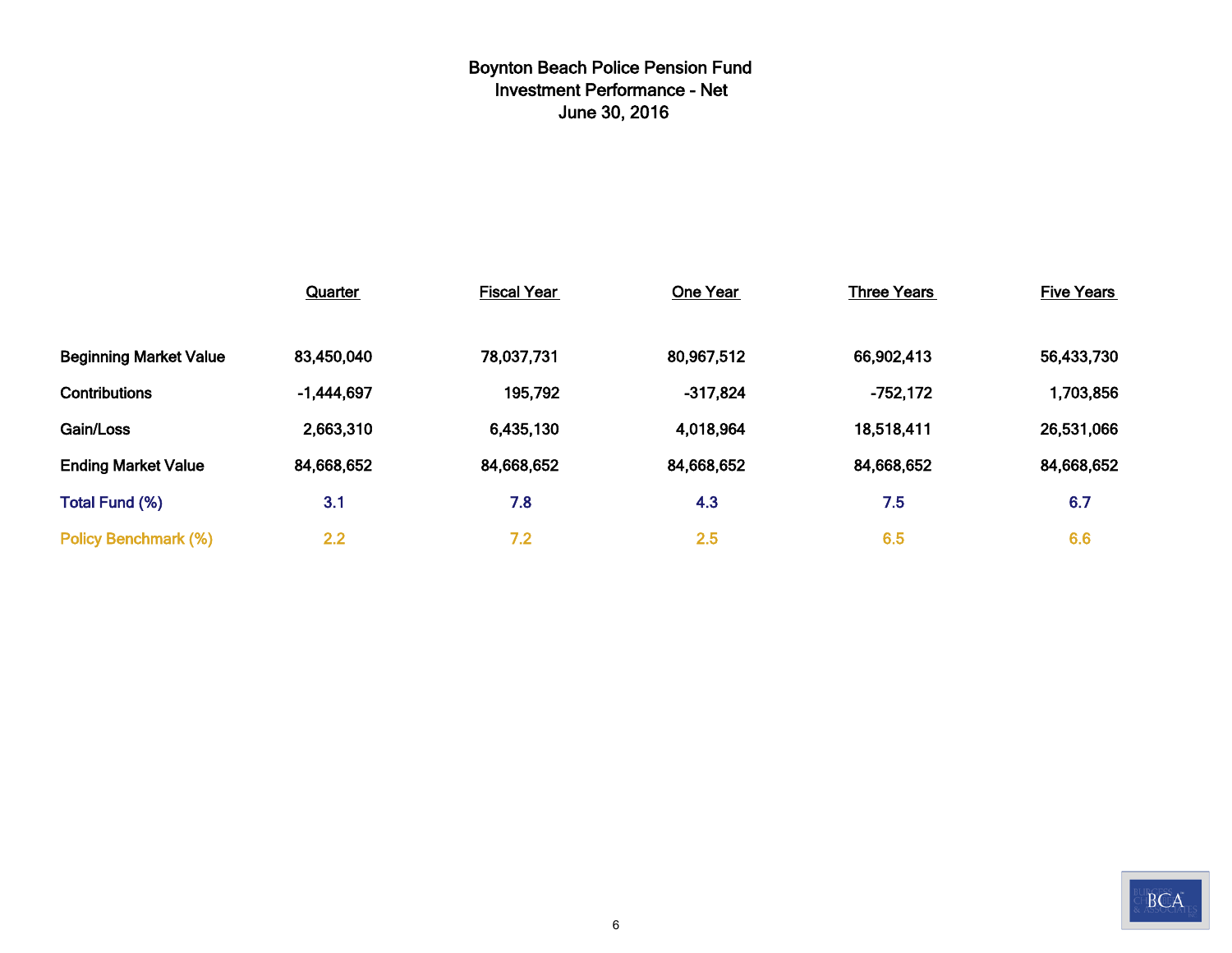#### **Boynton Beach Police Pension Fund Total Fund June 30, 2016 Actual vs. Target Asset Allocation**



|                                 | MV (\$)    | Current | Target | <b>Difference</b> |
|---------------------------------|------------|---------|--------|-------------------|
| <b>Global Equities</b>          | 47,446,138 | 56.0%   | 55.0%  | 1.0%              |
| <b>Fixed Income</b>             | 26,035,253 | 30.7%   | 32.0%  | $-1.3%$           |
| <b>Global REIT</b>              | 973,885    | 1.15%   | 2.0%   | $-0.8%$           |
| Global Listed Infrastructure \$ | 1,653,897  | 1.95%   | 2.0%   | 0.0%              |
| <b>Commodities</b>              | 1,541,509  | 1.82%   | 2.0%   | $-0.2%$           |
| <b>Private Real estate</b>      | 6,654,575  | 7.86%   | 5.0%   | 2.9%              |
| Cash                            | 363,396    | 0.4%    | 2.0%   | $-1.6%$           |
| <b>Total</b>                    | 84,668,653 | 100.0%  | 100.0% | 0.0%              |

Total International = 21.8% (This calculation includes foreign equity, REIT, listed infrastructure, and fixed income)

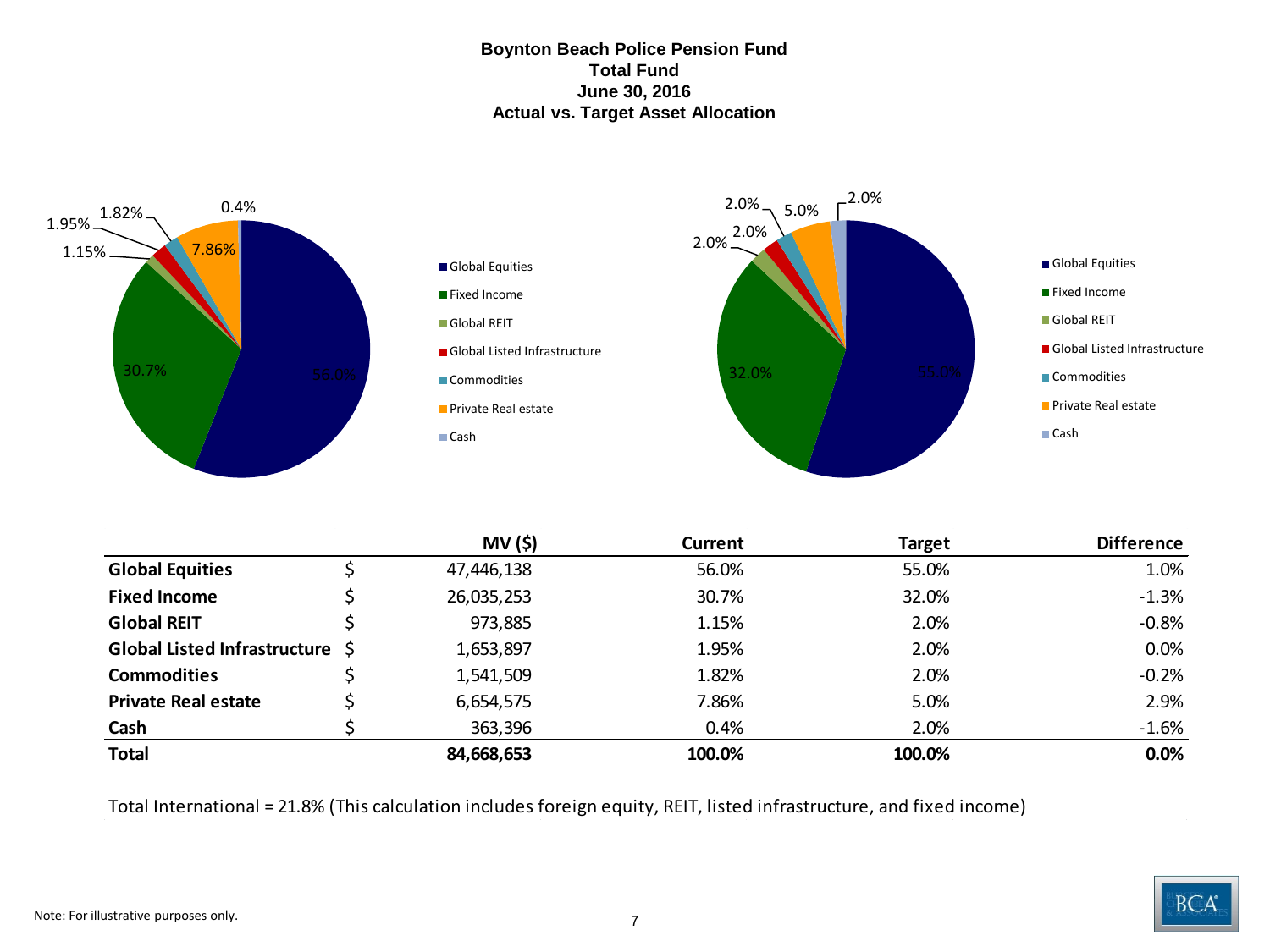### Boynton Beach Police Pension Fund Asset Allocation





|                                         | Market Value \$ | Allocation (%) |
|-----------------------------------------|-----------------|----------------|
| Russell Multi-Asset Core (CF)           | 32,486,520      | 38.37          |
| Russell Multi-Manager Bond (CF)         | 23,397,652      | 27.63          |
| Russell Large Cap Defensive Equity (CF) | 21,766,510      | 25.71          |
| Russell Real Estate Equity ( $CF$ )     | 6.654.575       | 7.86           |
| Russell ST Inv Cash Sweep (CF)          | 363,396         | 0.43           |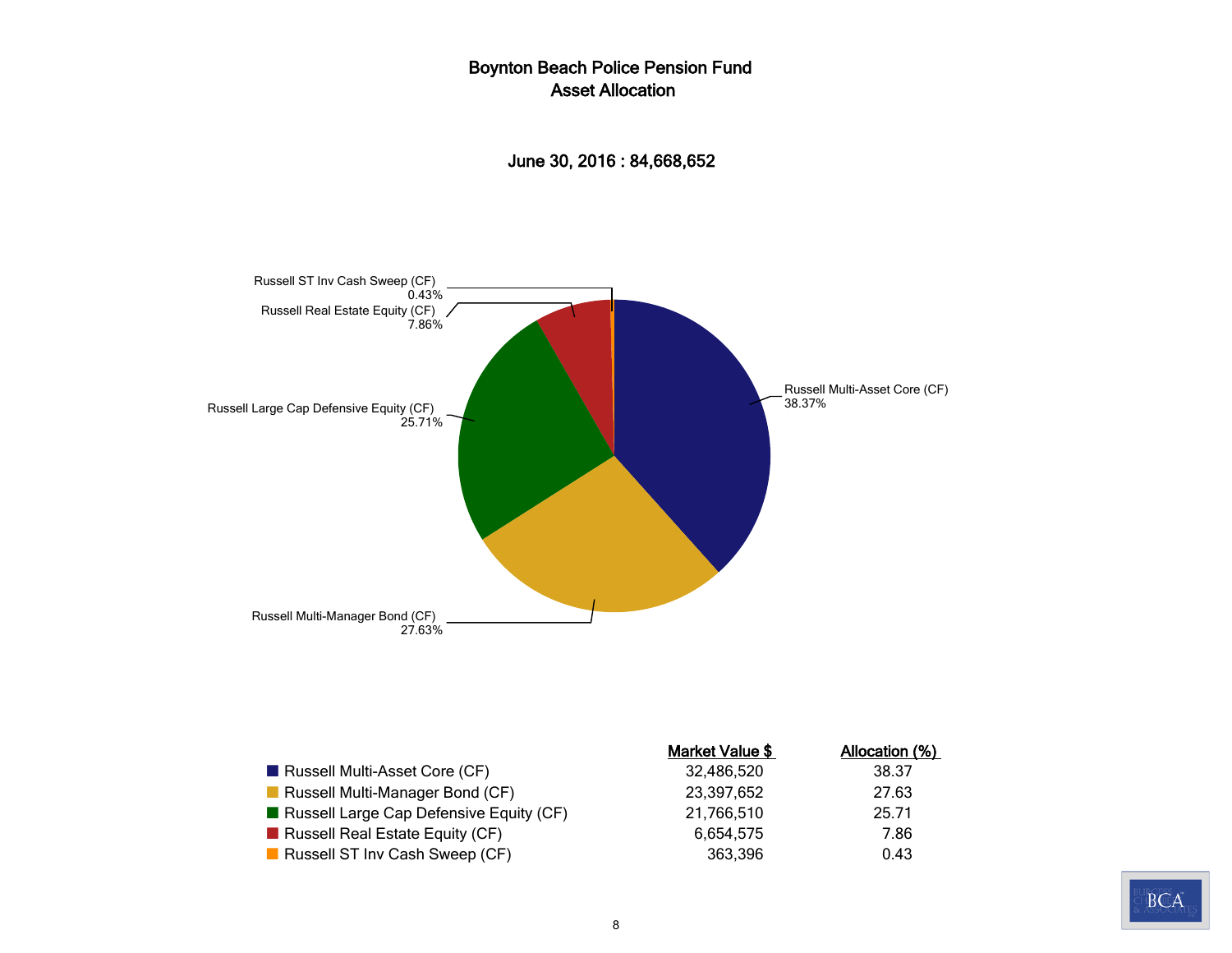### Boynton Beach Police Pension Fund Historical Asset Allocation June 30, 2016



**BCA**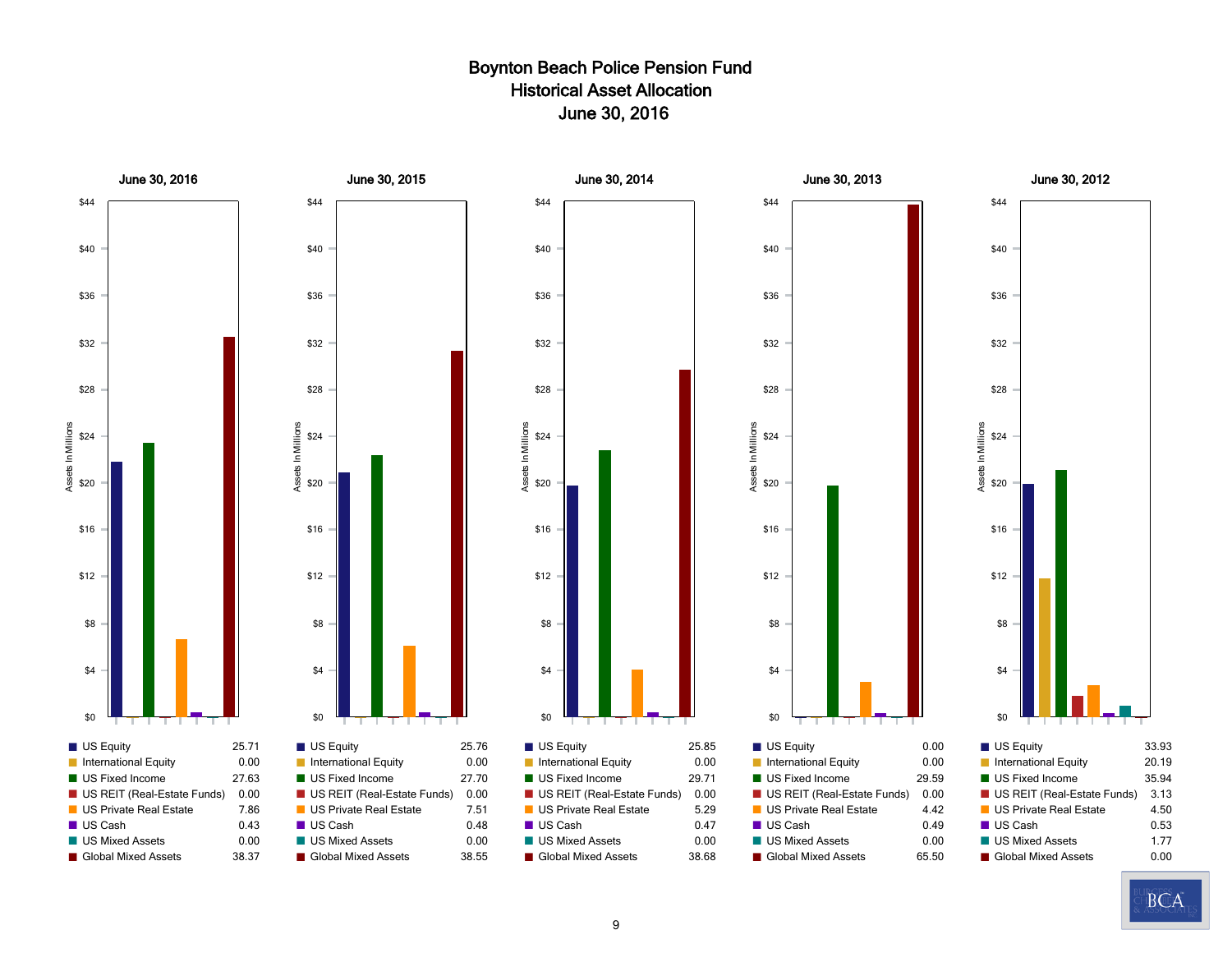#### Boynton Beach Police Pension Fund Asset Allocation & Performance June 30, 2016

|                                                                  | <b>Market Value</b> | <b>QTD</b><br><b>ROR - Rank</b> | <b>FYTD</b><br><b>ROR</b> - Rank | 1 Year<br><b>ROR - Rank</b> | 3 Year<br><b>ROR - Rank</b> | 5 Year<br><b>ROR - Rank</b> |
|------------------------------------------------------------------|---------------------|---------------------------------|----------------------------------|-----------------------------|-----------------------------|-----------------------------|
| <b>Total Fund</b>                                                | 84,668,652          | 3.3<br>(3)                      | 8.3<br>(4)                       | 5.1(2)                      | 8.3(4)                      | $7.5$ (15)                  |
| <b>Policy Benchmark</b>                                          |                     | 2.2                             | 7.2                              | 2.5                         | 6.5                         | 6.6                         |
| <b>Russell Large Cap Defensive Equity (CF)</b>                   | 21,766,510          | 3.2                             | 12.8                             | 8.6                         | N/A                         | N/A                         |
| Russell 1000 Index                                               |                     | 2.5                             | 10.5                             | 2.9                         | 11.5                        | 11.9                        |
| <b>Russell Multi-Asset Core (CF)</b>                             | 32,486,520          | 3.5                             | 7.3                              | 0.3                         | 7.3                         | N/A                         |
| Multi-Asset Core Composite Index                                 |                     | 2.1                             | 6.3                              | $-2.1$                      | 5.8                         | N/A                         |
| <b>Russell Multi-Manager Bond (CF)</b><br>Fixed Income Benchmark | 23,397,652          | (29)<br>3.2<br>2.2              | 5.9<br>(23)<br>4.7               | $7.0$ (17)<br>6.0           | 5.1<br>(23)<br>4.1          | 4.8 (38)<br>3.8             |
| <b>Russell ST Inv Cash Sweep (CF)</b>                            | 363,396             | 0.0                             | 0.1                              | 0.1                         | 0.0                         | 0.1                         |
| BofA Merrill Lynch 3 Month U.S. T-Bill                           |                     | 0.1                             | 0.2                              | 0.2                         | 0.1                         | 0.1                         |
| <b>Russell Real Estate Equity (CF)</b>                           | 6,654,575           | 2.6                             | 7.5                              | 11.0                        | 13.1                        | 13.1                        |
| <b>Real Estate Benchmark</b>                                     |                     | 2.2                             | 8.3                              | 12.2                        | 13.0                        | 12.7                        |

**1 Policy Benchmark (IPS hybrid benchmark objective):** March '14 30% MSCI ACWI + 25% Russell 1000 + 32% BC Aggregate + 2% NAREIT + 2% S&P Global Infrastructure Index + 5% NFI ODCE EQ + 2% DJ UBS Commodities + 2% ML 3M T-Bills; prior from May'13 48% MSCI ACWI + 35% BC Aggregate + 5% NAREIT + 5% NFI ODCE EQ + 5% DJ UBS Commodities + 2% ML 3M T-Bills; Mar'12 is 34% Russell 1000 + 11% Russell Mid-Cap + 11% MSCI Net EAFE + 4% MSCI Net EM + 5% FTSE/NAREIT + 30% BC Aggregate + 5% BC TIPS; from Sep'09 was 34% Russell 1000 + 11% Russell Mid-Cap+ 11% MSCI Net EAFE + 4% MSCI Net EM + 5% Wilshire REIT + 30% BC Aggregate + 5% BC TIPS; from May'05 was 34% Russell 1000 + 16% Russell Mid-Cap+ 10% MSCI Net EAFE +5% Wilshire REIT + 30% LB Interm Aggregate + 5% Lehman Interm TIPS; from Jul'02 was 60% S&P 500 + 35 LB Gov't/Credit.

**2 The Multi-Asset Core Composite Benchmark:** 75.0% Russell World Cap 50% Hedged Net Index / 7.5% Dow Jones UBS Commodity Index / 7.5% FTSE EPRA/NAREIT Developed Real Estate Index (Net) / 7.0% Barclays U.S. Aggregate Bond Index / 3.0% Barclays U.S. 1-3 Month Treasury Bill Index. This benchmark is appropriate for evaluating the Russell Multi-Asset Core Fund over a 3 to 5 year horizon.

**3 Fixed Income Benchmark (IPS fixed income hybrid):** Sep'09 is 100% BC Aggregate; from May05 was 100% LB Intermediate Aggregate; from Jun'02 was 100% Lehman Gov't/Credit.

**4 Real Estate Benchmark:** from Sept'09 is 100% NFI ODCE EQ; prior was 100% NCREIF.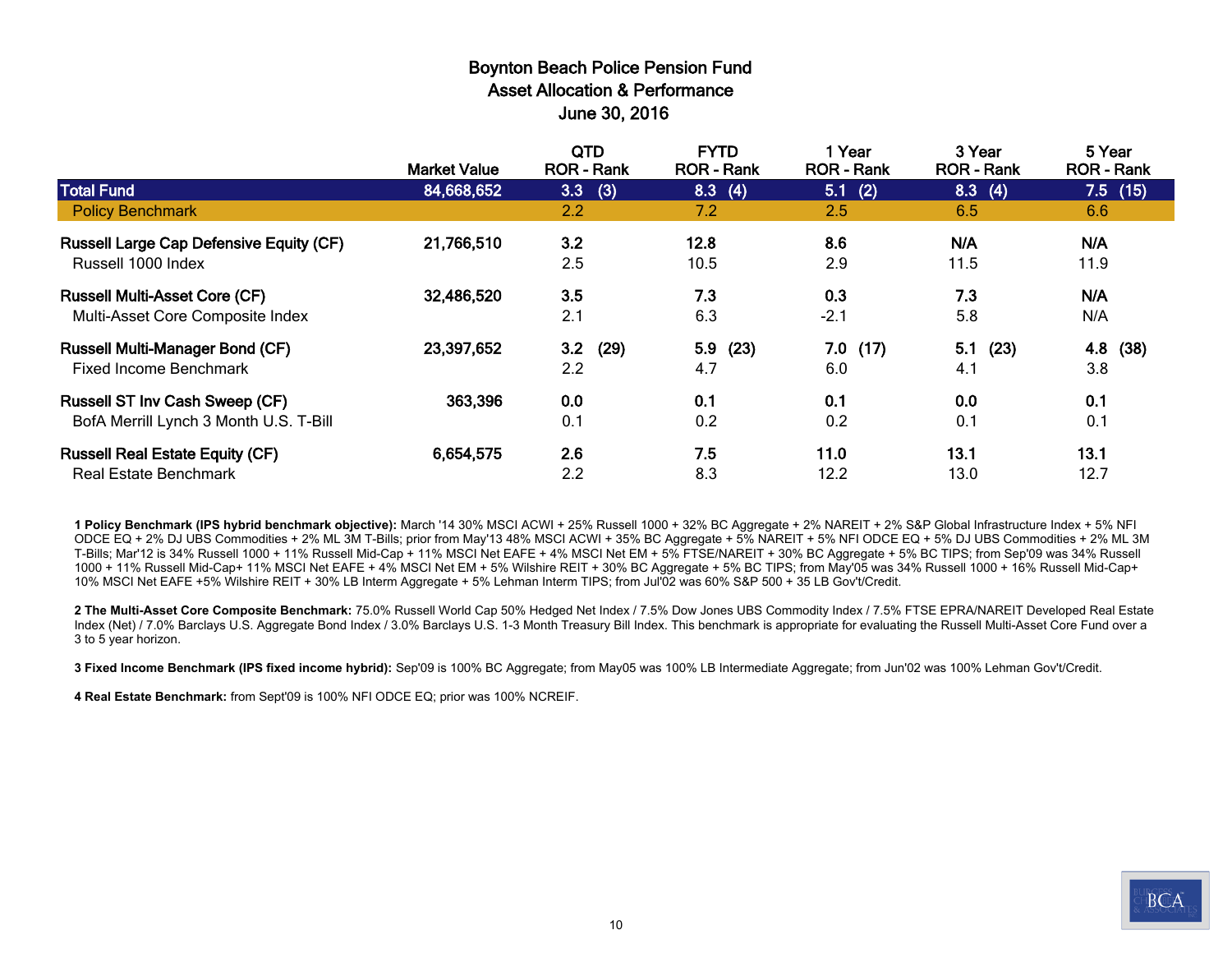#### Boynton Beach Police Pension Fund Peer Universe Quartile Ranking June 30, 2016



Parentheses contain percentile rankings.

Calculation based on quarterly data.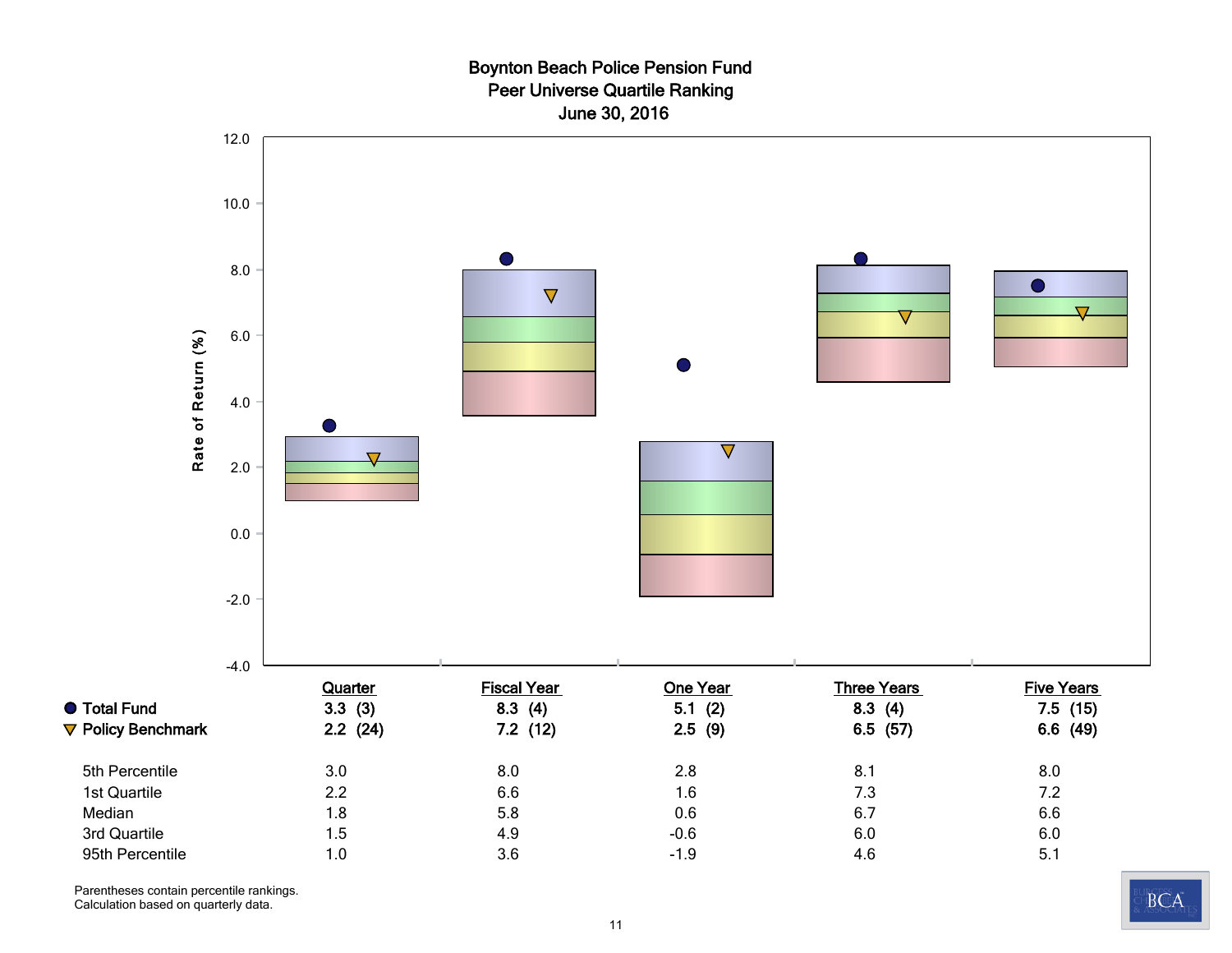# Boynton Beach Police Pension Fund Growth of Investments July 1, 2011 Through June 30, 2016



**Beginning MV Ending MV Annualized ROR** \$56,433,730 \$84,668,652 7.5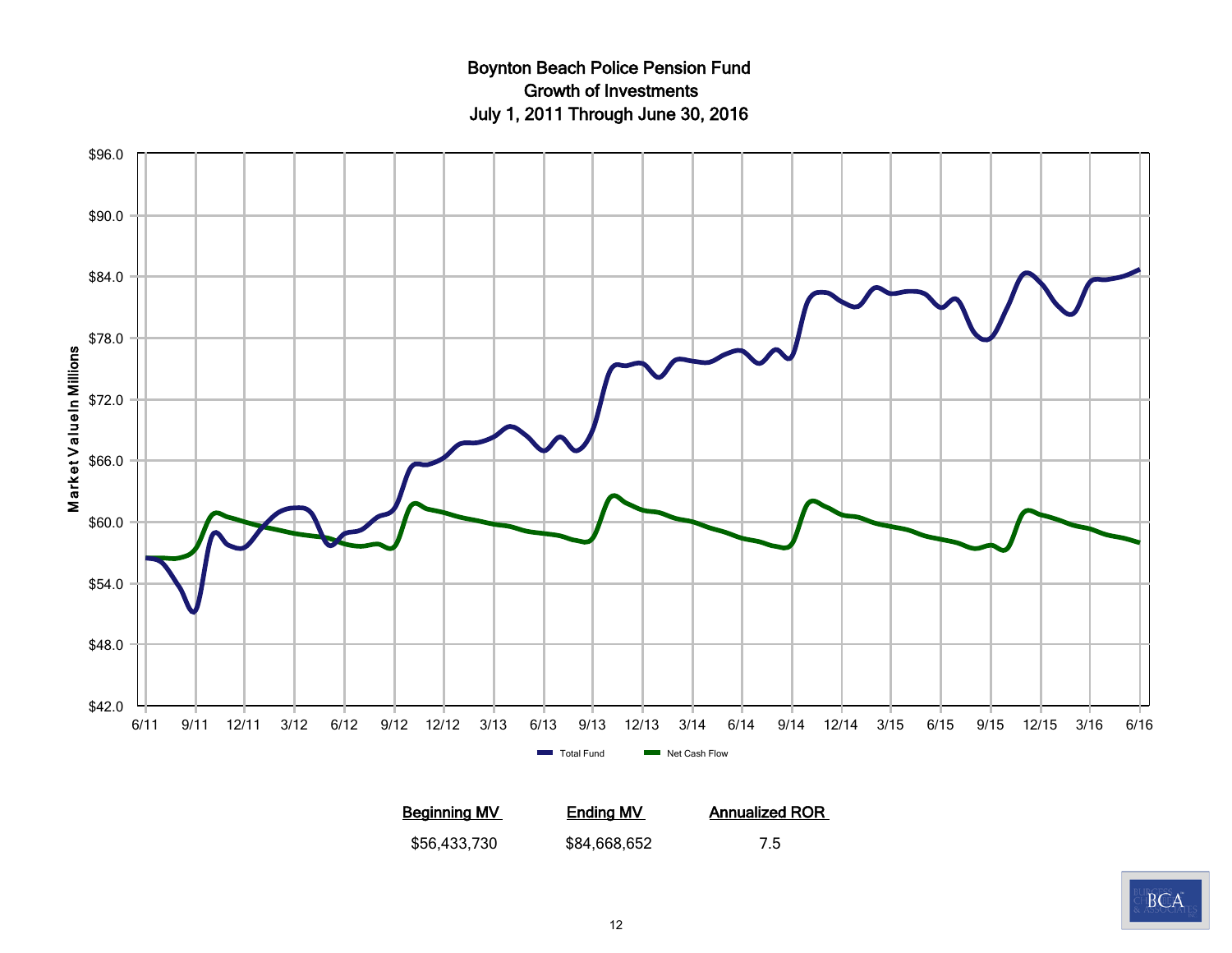#### Boynton Beach Police Pension Fund Period Ending June 30, 2016 Capital Market Line

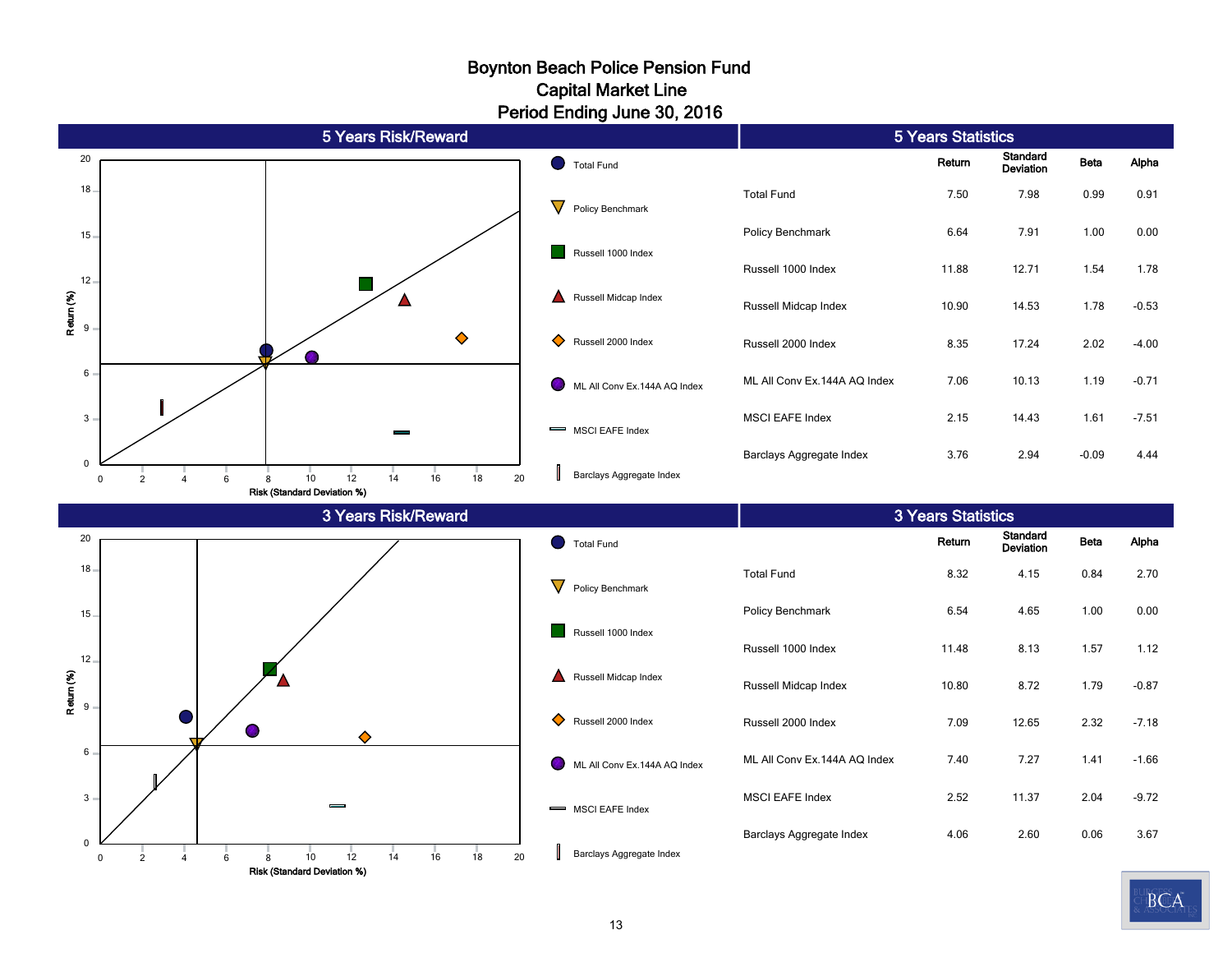### Boynton Beach Police Pension Fund Fiscal Year Rates of Return June 30, 2016

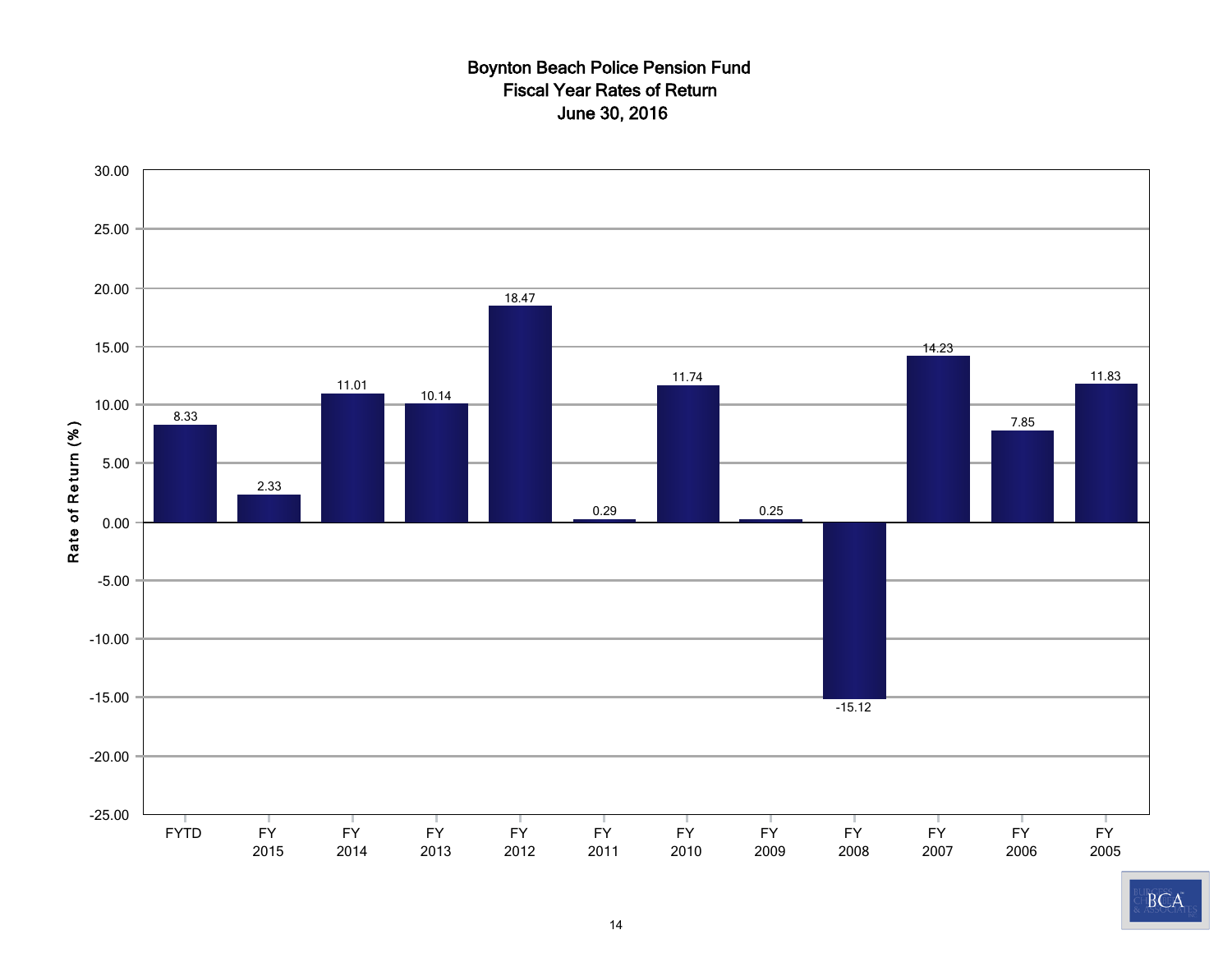#### Boynton Beach Police Pension Fund Total Fund June 30, 2016



| <b>Historical Statistics - 3 Years</b> |        |                                     |       |      |                 |                           |                                |  |
|----------------------------------------|--------|-------------------------------------|-------|------|-----------------|---------------------------|--------------------------------|--|
|                                        | Return | <b>Standard</b><br><b>Deviation</b> | Alpha | Beta | Sharpe<br>Ratio | Down<br>Market<br>Capture | Up<br><b>Market</b><br>Capture |  |
| <b>Total Fund</b>                      | 8.32   | 4.15                                | 2.70  | 0.84 | 1.95            | 58.36                     | 111.20                         |  |
| <b>Policy Benchmark</b>                | 6.54   | 4.65                                | 0.00  | 1.00 | .38             | 100.00                    | 100.00                         |  |

Total Fund 7.50 7.98 0.91 0.99 0.95 92.46 105.32  *Policy Benchmark 6.64 7.91 0.00 1.00 0.85 100.00 100.00*

90 Day U.S. Treasury Bill 0.07 0.04 0.07 0.00 N/A -0.71 0.66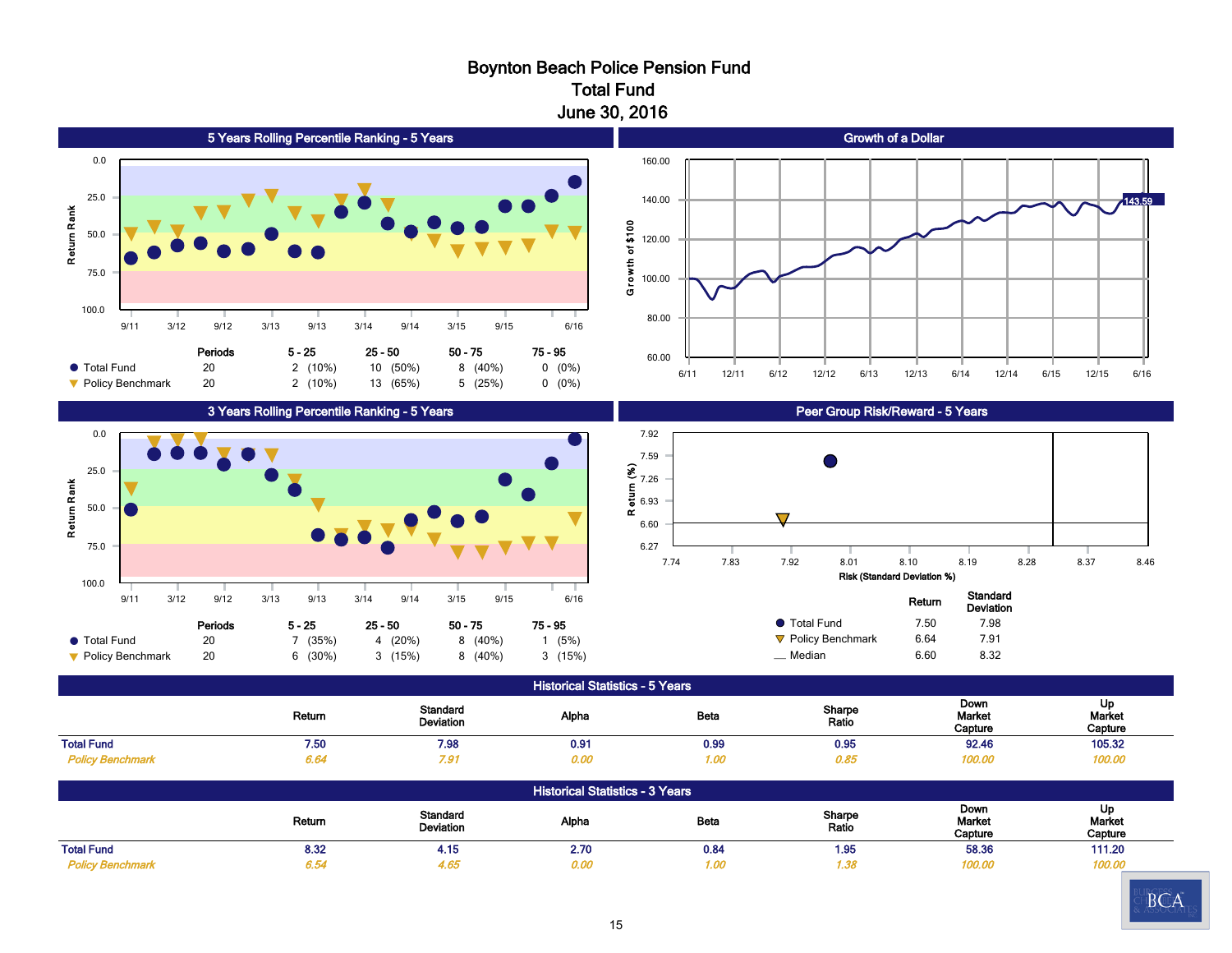#### Boynton Beach Police Pension Fund Russell Large Cap Defensive Equity (CF) June 30, 2016



#### Historical Statistics - 1 Year

|                                                | Return | <b>Standard</b><br>Deviation | Alpha | Beta | Sharpe<br>Ratio | Down<br><b>Market</b><br>Capture | Up<br>Market<br>Capture |
|------------------------------------------------|--------|------------------------------|-------|------|-----------------|----------------------------------|-------------------------|
| <b>Russell Large Cap Defensive Equity (CF)</b> | 8.61   | 11.44                        | 6.01  | 0.80 | 0.7.            | 64.10                            | 96.67                   |
|                                                | 2.93   | 14.00                        | 0.00  | , ne | 0.27            | 100.00                           | <b>100.00</b>           |

| <b>Historical Statistics - 1 Quarter</b>       |        |                              |       |             |                 |                           |                         |  |
|------------------------------------------------|--------|------------------------------|-------|-------------|-----------------|---------------------------|-------------------------|--|
|                                                | Return | Standard<br><b>Deviation</b> | Alpha | <b>Beta</b> | Sharpe<br>Ratio | Down<br>Market<br>Capture | Up<br>Market<br>Capture |  |
| <b>Russell Large Cap Defensive Equity (CF)</b> | 3.21   | 0.71                         | 0.71  | 0.42        | 1.46            | <b>N/A</b>                | 126.16                  |  |
| Russell 1000 Index                             | 2.54   | 0.66                         | 0.00  | 1.00        | 1.22            | <b>N/A</b>                | 100.00                  |  |

90 Day U.S. Treasury Bill 0.06 0.02 0.04 -0.02 N/A N/A 2.25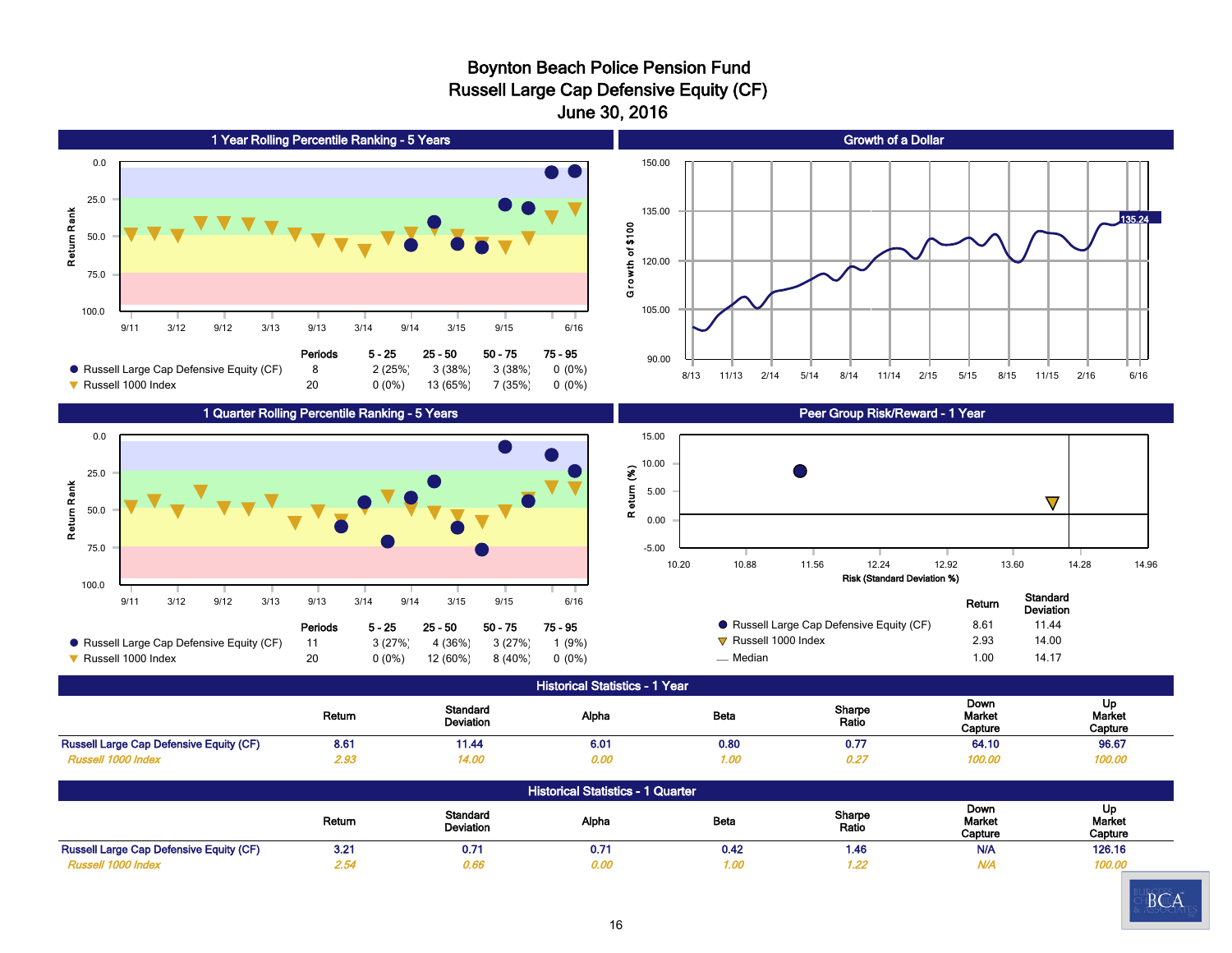#### Boynton Beach Police Pension Fund Russell Multi-Asset Core (CF) June 30, 2016



Return Standard<br>
Deviation Deviation Alpha Beta Sharpe Ratio Down Market **Capture** Up Market **Capture** Russell Multi-Asset Core (CF) a and 0.29 11.37 2.22 0.94 0.07 92.21 92.21 106.69  *Multi-Asset Core Composite Index -2.05 12.06 0.00 1.00 -0.12 100.00 100.00*

90 Day U.S. Treasury Bill 0.13 0.07 0.13 0.00 N/A -0.32 0.52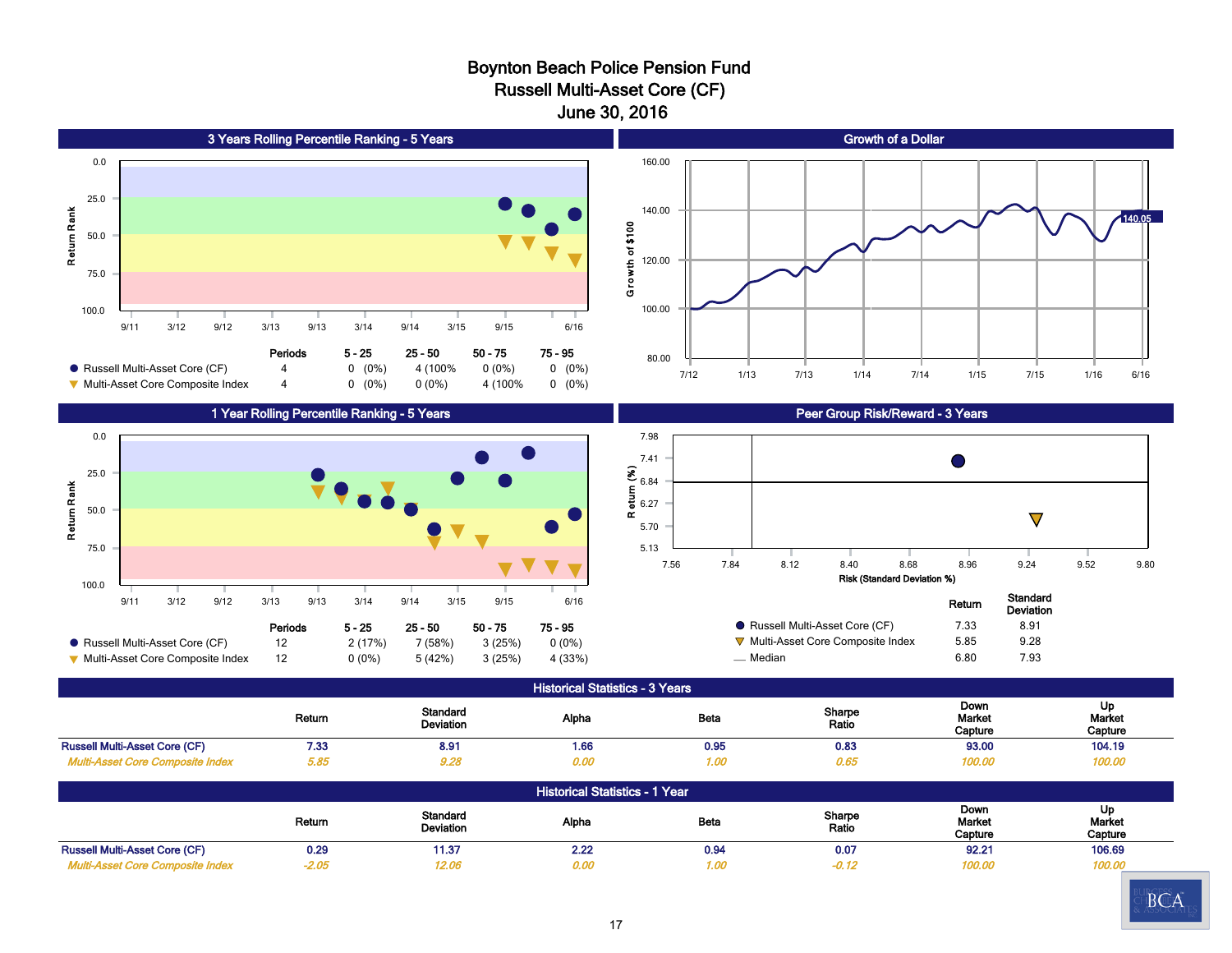#### Boynton Beach Police Pension Fund Russell Multi-Manager Bond (CF) June 30, 2016



 *Fixed Income Benchmark 4.06 2.62 0.00 1.00 1.52 100.00 100.00* 90 Day U.S. Treasury Bill 0.07 0.05 0.05 0.00 N/A -0.82 0.85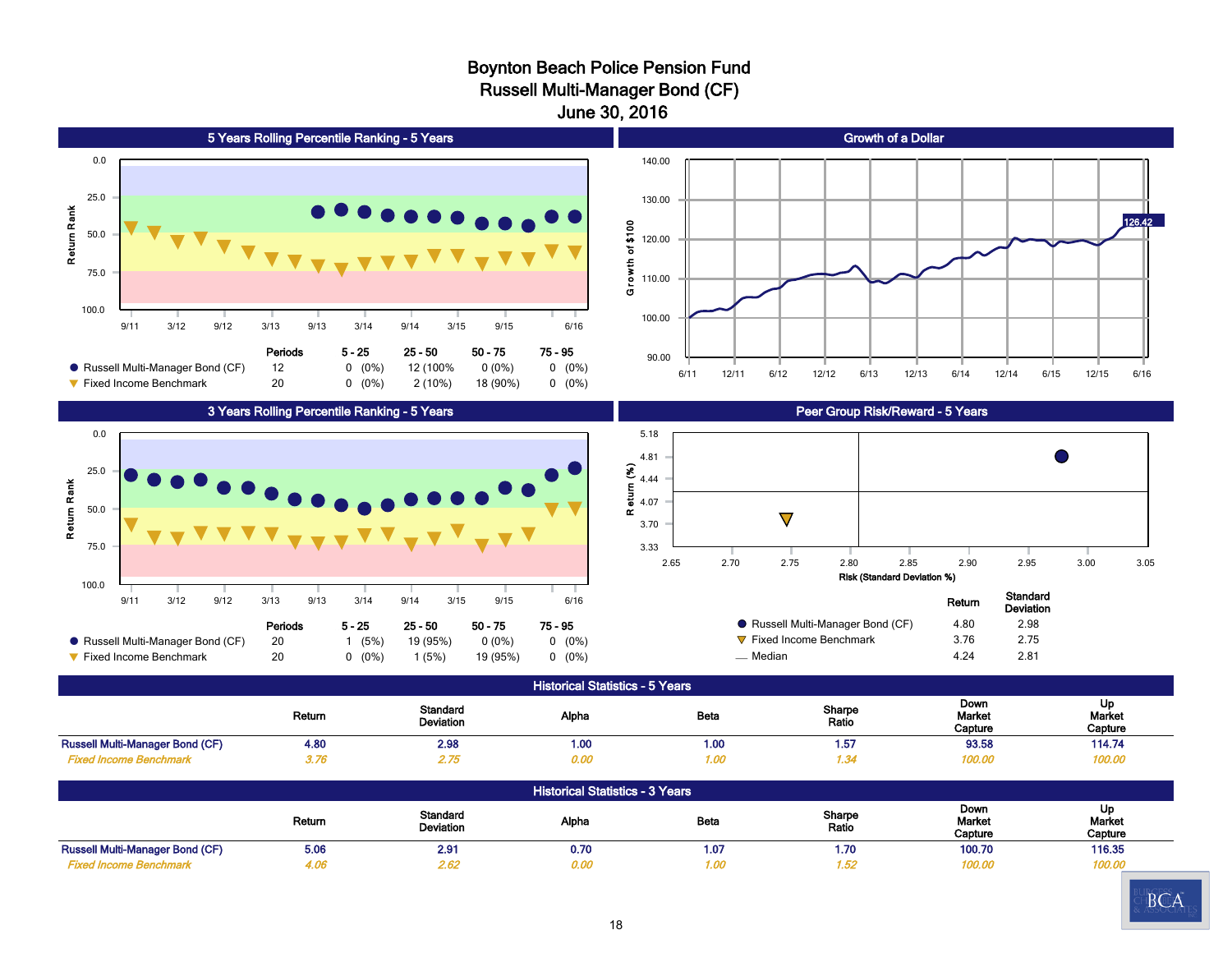#### Boynton Beach Police Pension Fund Russell Real Estate Equity (CF) June 30, 2016







|                                   | Return | Standard<br>Deviation |
|-----------------------------------|--------|-----------------------|
| • Russell Real Estate Equity (CF) | 13.08  | 1.34                  |
| $\nabla$ Real Estate Benchmark    | 12.67  | 0.97                  |
| Median                            | 13.35  | 1.69                  |

Historical Statistics - 5 Years

|                                        | Return | Standard<br>Deviation | Alpha | <b>Beta</b> | Sharpe<br>Ratio | Down<br>Market<br>Capture | Up<br>Market<br>Capture |
|----------------------------------------|--------|-----------------------|-------|-------------|-----------------|---------------------------|-------------------------|
| <b>Russell Real Estate Equity (CF)</b> | 13.08  | 1.34                  | -1.44 | 1.15        | 9.16            | <b>N/A</b>                | 103.10                  |
| Real Estate Benchmark                  | 12.6.  | 0.97                  | 0.00  | 1.OC        | 12.19           | w                         | 100.00                  |

| <b>Historical Statistics - 3 Years</b> |        |                       |        |      |                 |                           |                         |  |  |
|----------------------------------------|--------|-----------------------|--------|------|-----------------|---------------------------|-------------------------|--|--|
|                                        | Return | Standard<br>Deviation | Alpha  | Beta | Sharpe<br>Ratio | Down<br>Market<br>Capture | Up<br>Market<br>Capture |  |  |
| <b>Russell Real Estate Equity (CF)</b> | 13.07  | 1.28                  | $-0.1$ | 1.01 | 9.48            | <b>N/A</b>                | 100.53                  |  |  |
| <b>Real Estate Benchmark</b>           | 13.00  | 1.01                  | 0.00   | 1.00 | 11.87           | <b>N/A</b>                | 100.00                  |  |  |

90 Day U.S. Treasury Bill 0.07 0.04 0.39 -0.03 N/A N/A 0.54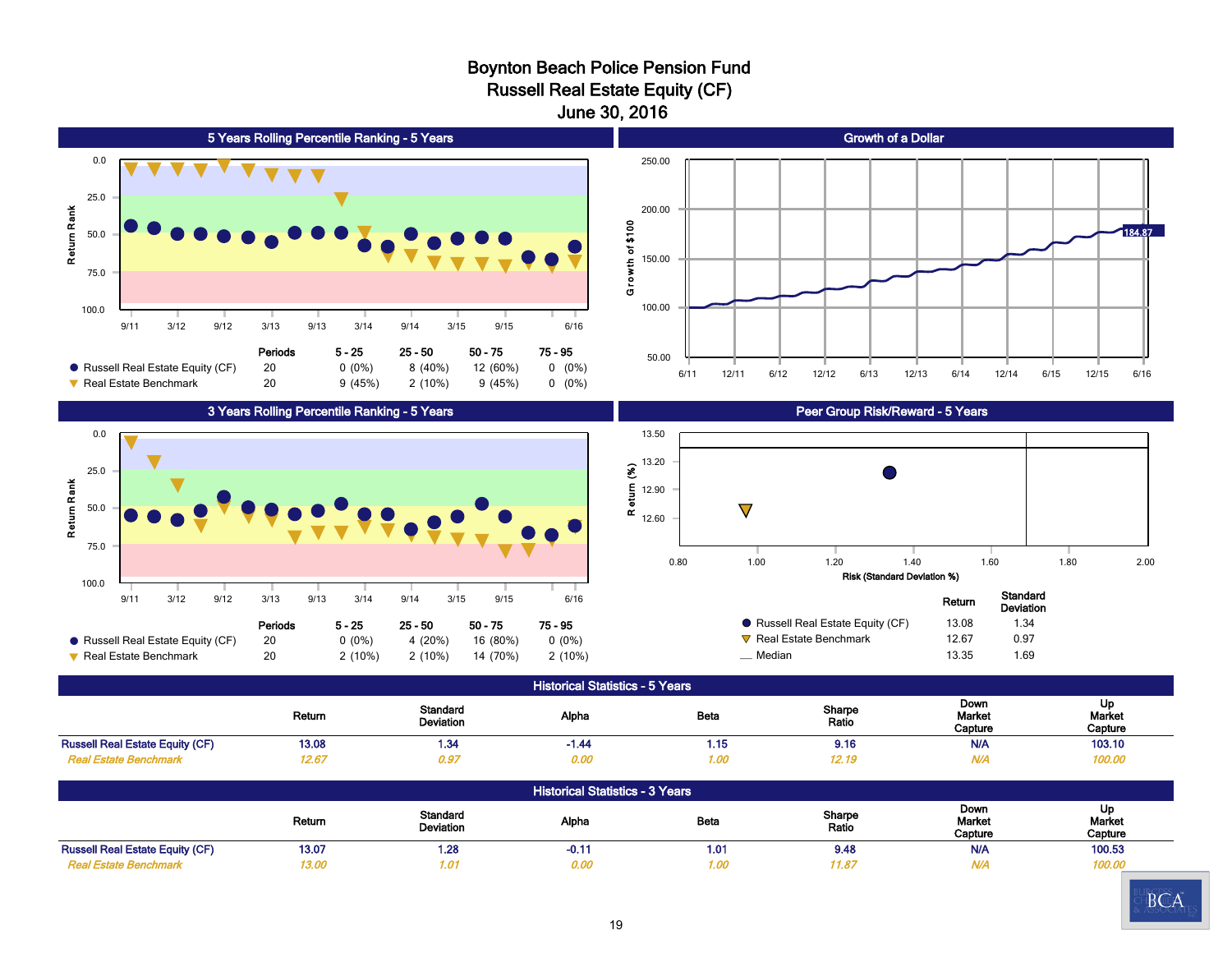#### Boynton Beach Police Pension Fund **Glossary** June 30, 2016

-ACCRUED INTEREST- Bond interest earned since the last interest payment, but not yet received.

-ALPHA- A linear regressive constant that measures expected return independent of Beta.

-ASSET ALLOCATION- The division of portfolio asset classes in order to achieve an expected investment objective.

-BALANCED UNIVERSES - Public Funds, Endowments & Foundations, Corporate peer groups, and PSN peer groups.

-BETA- A measure of portfolio sensitivity (volatility) in relation to the market, based upon past experience.

-BOND DURATION- A measure of portfolio sensitivity to interest rate risk.

-COMMINGLED FUND- An investment fund which is similar to a mutual fund in that investors are permitted to purchase and redeem units that represent ownership in a pool of securities.

-CONVERTIBLE BONDS - Hybrid securities' that offer equity returns during rising equity markets and improved down-market protection.

-CORE- An equal weighting in both growth and value stocks.

-CORRELATION COEFFICIENT- A measure of how two assets move together. The measure is bounded by +1 and -1; +1 means that the two assets move together positively, while a measure of -1 means that the assets are perfectly negatively correlated.

-GROWTH MANAGER- Generally invests in companies that have either experienced above-average growth rates and/or are expected to experience above-average growth rates in the future. Growth portfolios tend to have high price/earnings ratios and generally pay little to no dividends.

-INDEXES- Indexes are used as "independent representations of markets" (e.g., S&P 500).

-INFORMATION RATIO- Annualized excess return above the benchmark relative to the annualized tracking error.

-LARGE CAP- Generally, the term refers to a company that has a market capitalization that exceeds \$10 billion.

-MANAGER UNIVERSE- A collection of quarterly investment returns from various investment management firms that may be subdivided by style (e.g. growth, value, core).

-MID CAP- Generally, the term refers to a company that has a market capitalization between \$2 and \$10 billion.

-NCREIF - A quarterly time series composite total rate of return measure of investment performance of a large pool of individual commercial real estate properties acquired in the private market for investment purposes only.

-NCREIF ODCE - Open End Diversified Core Equity index which consists of historical and current returns from 26 open-end commingled funds pursuing core strategy. This index is capitalization weighted, time weighted and gross of fees.

-NET- Investment return accounts only for manager fees.

-PROTECTING FLORIDA INVESTMENT ACT (PFIA) - SBA publishes a list of prohibited investments (scrutinized companies).

-RATE OF RETURN- The percentage change in the value of an investment in a portfolio over a specified time period, excluding contributions.

-RISK MEASURES- Measures of the investment risk level, including beta, credit, duration, standard deviation, and others that are based on current and historical data.

-R-SQUARED- Measures how closely portfolio returns and those of the market are correlated, or how much variation in the portfolio returns may be explained by the market. An R2 of 40 means that 40% of the variation in a fund's price changes could be attributed to changes in the market index over the time period.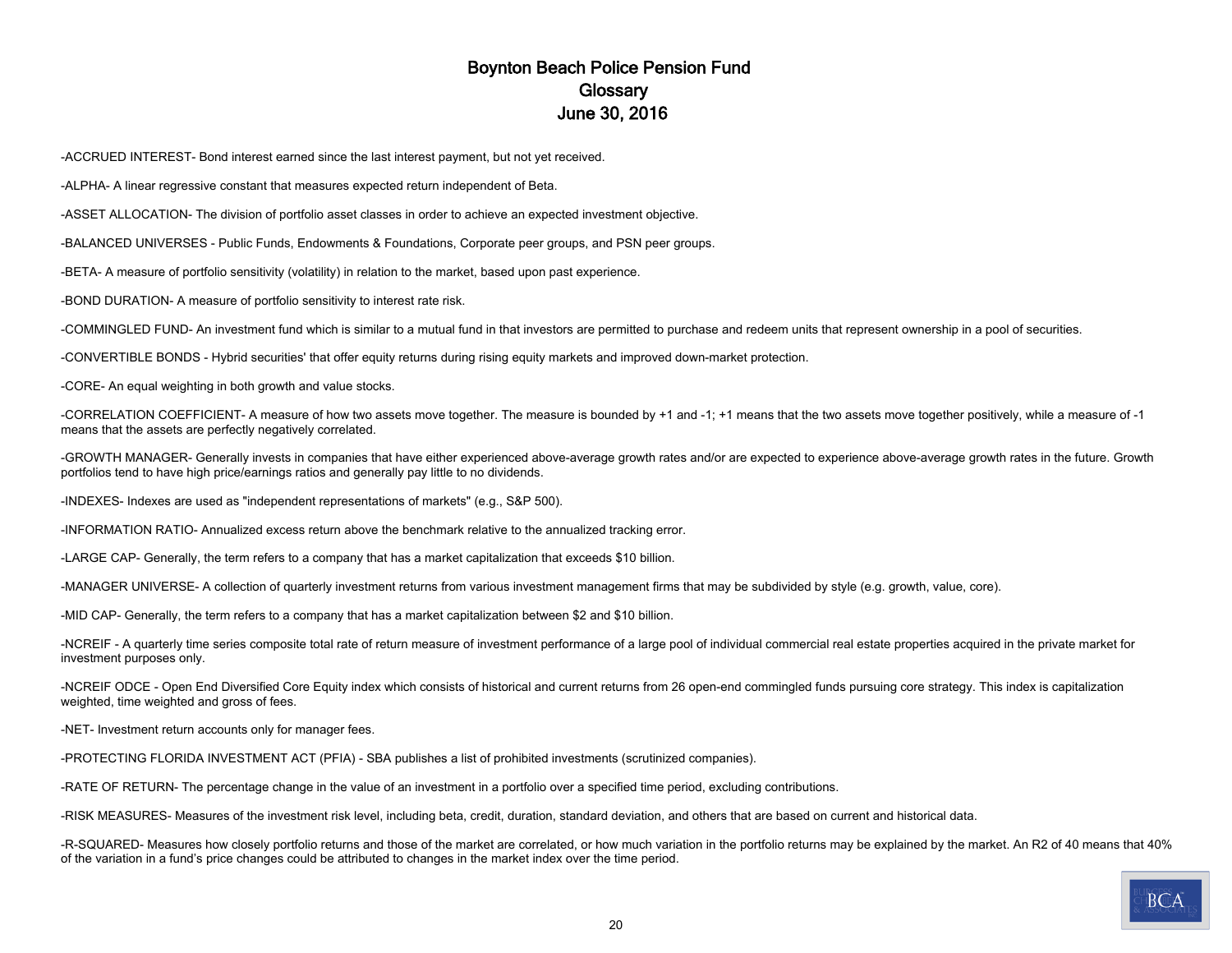#### Boynton Beach Police Pension Fund **Glossary** June 30, 2016

-SHARPE RATIO- The ratio of the rate of return earned above the risk-free rate to the standard deviation of the portfolio. It measures the number of units of return per unit of risk.

-SMALL CAP- Generally refers to a company with a market capitalization \$300 million to \$2 billion.

-STANDARD DEVIATION- Measure of the variability (dispersion) of historical returns around the mean. It measures how much exposure to volatility was experienced by the implementation of an investment strategy.

-SYSTEMATIC RISK- Measured by beta, it is the risk that cannot be diversified away (market risk).

-TIME WEIGHTED (TW) RETURN - A measure of the investments versus the investor. When there are no flows the TW & DOLLAR weighted (DW) returns are the same and vice versa.

-TRACKING ERROR- A measure of how closely a manager's performance tracks an index; it is the annualized standard deviation of the differences between the quarterly returns for the manager and the benchmark.

-TREYNOR RATIO- A measure of reward per unit of risk. (excess return divided by beta).

-UP AND DOWN-MARKET CAPTURE RATIO- Ratio that illustrates how a manager performed relative to the market during rising and declining market periods.

-VALUE MANAGER- Generally invests in companies that have low price-to-earnings and price-to-book ratios and/or above-average dividend yields.